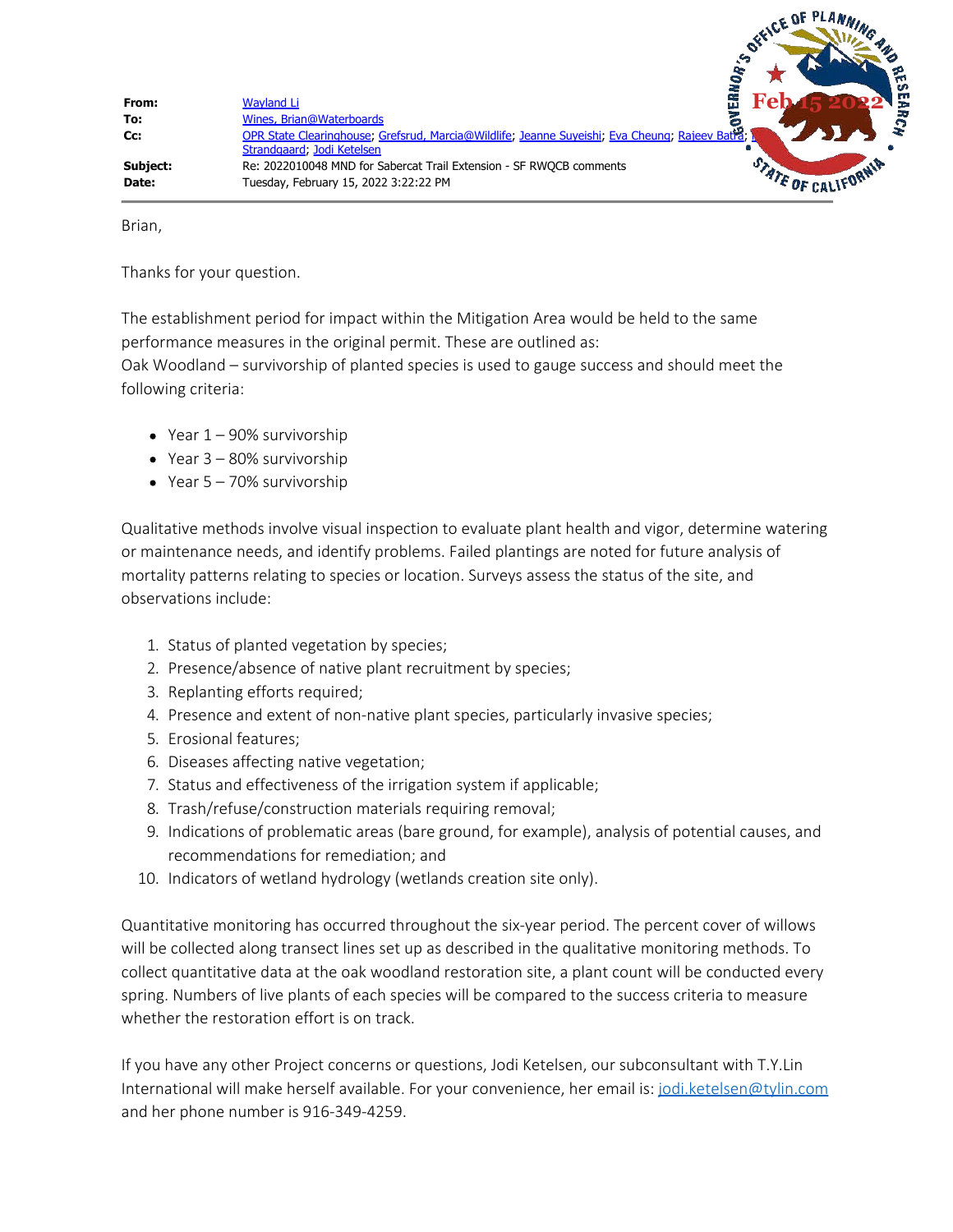-Wayland

Wayland Li PRINCIPAL PLANNER

City of Fremont | Community Development 39550 Liberty St., Fremont, CA 94538 (510) [494-4453](tel:(510)%20494-4453) | [wli@fremont.gov](mailto:wli@fremont.gov) [Facebook](https://www.facebook.com/cityoffremont) [|](https://www.facebook.com/TriCityAnimals/) [Twitter](https://twitter.com/fremont_ca) [|](https://www.facebook.com/TriCityAnimals/) [Instagram](https://www.instagram.com/Fremont_CA/) [|](https://www.facebook.com/TriCityAnimals/) [Nextdoor](https://nextdoor.com/agency-detail/ca/fremont/city-of-fremont-1/) [|](https://www.facebook.com/TriCityAnimals/) [Newsletter](https://fremont.us13.list-manage.com/subscribe/post?u=ddcb6a5e0935d1edf9fdf38f4&id=20c7a45c65) [|](https://www.facebook.com/TriCityAnimals/) [Website](https://www.fremont.gov/514/Community-Development)

**From:** "Wines, Brian@Waterboards" <Brian.Wines@waterboards.ca.gov>

**Date:** Saturday, February 12, 2022 at 10:53 PM

**To:** Wayland Li <wli@fremont.gov>

**Cc:** "state.clearinghouse@opr.ca.gov" <state.clearinghouse@opr.ca.gov>, "Grefsrud, Marcia@Wildlife" <Marcia.Grefsrud@wildlife.ca.gov>, Jeanne Suyeishi <JSuyeishi@fremont.gov>, Eva Cheung <eva.cheung@tylin.com>, Rajeev Batra <RBatra@fremont.gov>, Hans Strandgaard <hans.strandgaard@tylin.com>, Jodi Ketelsen <jodi.ketelsen@tylin.com>

**Subject:** RE: 2022010048 MND for Sabercat Trail Extension - SF RWQCB comments

Hi Wayland

Are there performance criteria for mitigation plantings?

Brian Wines Water Resource Control Engineer San Francisco Bay Regional Water Quality Control Board

**From:** Wayland Li <wli@fremont.gov>

**Sent:** Friday, February 11, 2022 4:17 PM

**To:** Wines, Brian@Waterboards <Brian.Wines@waterboards.ca.gov>

**Cc:** state.clearinghouse@opr.ca.gov; Grefsrud, Marcia@Wildlife <Marcia.Grefsrud@wildlife.ca.gov>; Jeanne Suyeishi <JSuyeishi@fremont.gov>; Eva Cheung <eva.cheung@tylin.com>; Rajeev Batra <RBatra@fremont.gov>; Hans Strandgaard <hans.strandgaard@tylin.com>; Jodi Ketelsen <jodi.ketelsen@tylin.com>

**Subject:** Re: 2022010048 MND for Sabercat Trail Extension - SF RWQCB comments

## EXTERNAL:

Brian,

Please see the attached letter regarding the Sabercat Trail Extension project.

-Wayland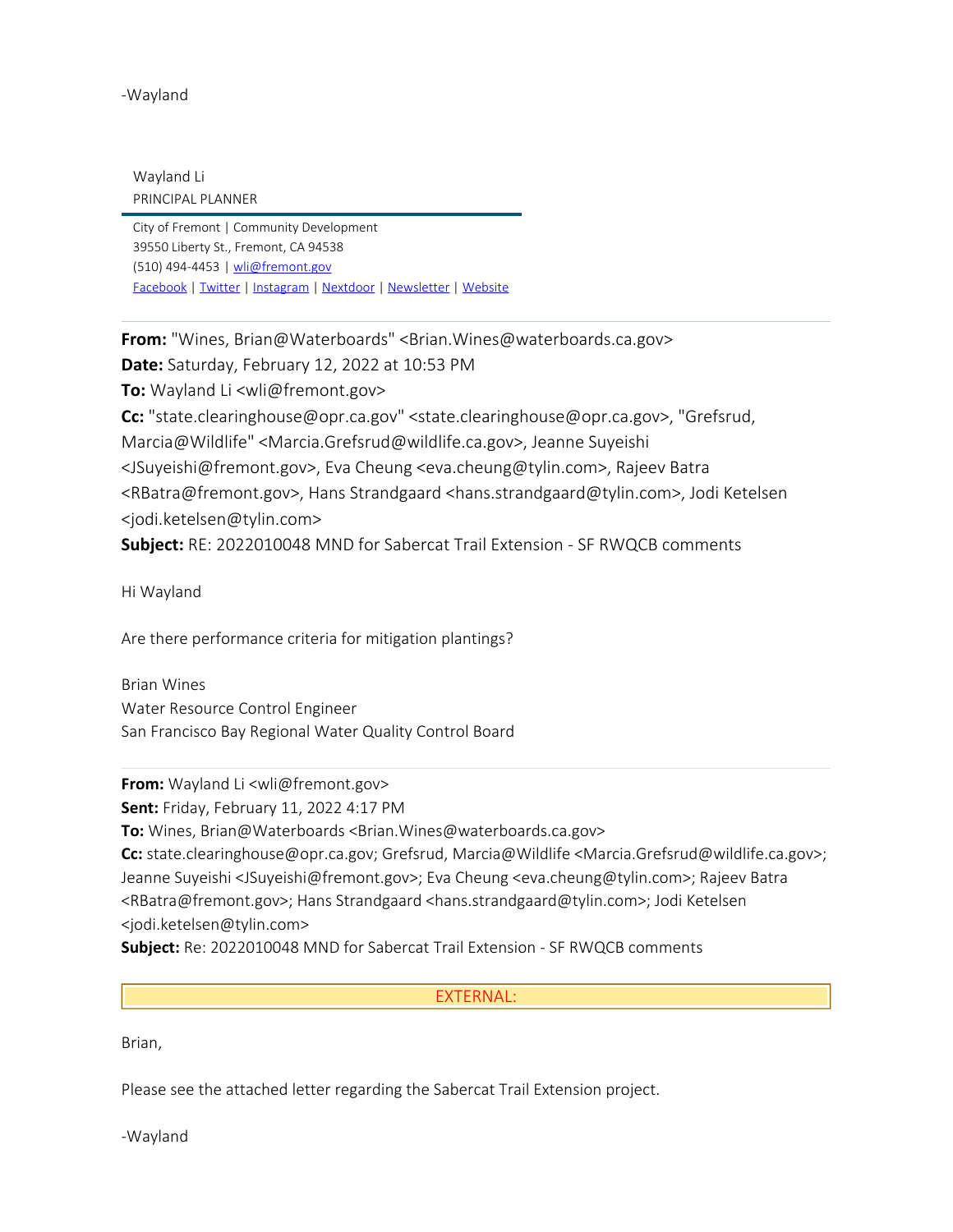Wayland Li PRINCIPAL PLANNER

City of Fremont | Community Development 39550 Liberty St., Fremont, CA 94538 (510) [494-4453](tel:(510)%20494-4453) | [wli@fremont.gov](mailto:wli@fremont.gov) [Facebook](https://gcc02.safelinks.protection.outlook.com/?url=https%3A%2F%2Fwww.facebook.com%2Fcityoffremont&data=04%7C01%7CBrian.Wines%40waterboards.ca.gov%7C978f3a69963a403dd68408d9edbd0ae1%7Cfe186a257d4941e6994105d2281d36c1%7C0%7C0%7C637802218537547688%7CUnknown%7CTWFpbGZsb3d8eyJWIjoiMC4wLjAwMDAiLCJQIjoiV2luMzIiLCJBTiI6Ik1haWwiLCJXVCI6Mn0%3D%7C3000&sdata=0DUfrD7cfhlPvykqZT%2FZLL41DBqjhRcoH93yuxYMxyc%3D&reserved=0) [|](https://gcc02.safelinks.protection.outlook.com/?url=https%3A%2F%2Fwww.facebook.com%2FTriCityAnimals%2F&data=04%7C01%7CBrian.Wines%40waterboards.ca.gov%7C978f3a69963a403dd68408d9edbd0ae1%7Cfe186a257d4941e6994105d2281d36c1%7C0%7C0%7C637802218537547688%7CUnknown%7CTWFpbGZsb3d8eyJWIjoiMC4wLjAwMDAiLCJQIjoiV2luMzIiLCJBTiI6Ik1haWwiLCJXVCI6Mn0%3D%7C3000&sdata=yuoZ4D8qxw0pmNHtD4Z17SBZBguhLJhP3Xvk6VSzxto%3D&reserved=0) [Twitter](https://gcc02.safelinks.protection.outlook.com/?url=https%3A%2F%2Ftwitter.com%2Ffremont_ca&data=04%7C01%7CBrian.Wines%40waterboards.ca.gov%7C978f3a69963a403dd68408d9edbd0ae1%7Cfe186a257d4941e6994105d2281d36c1%7C0%7C0%7C637802218537547688%7CUnknown%7CTWFpbGZsb3d8eyJWIjoiMC4wLjAwMDAiLCJQIjoiV2luMzIiLCJBTiI6Ik1haWwiLCJXVCI6Mn0%3D%7C3000&sdata=ocDodMwu0%2F3Ty1TZ57TjBARqYBT8YE23MLwwJiAMeUA%3D&reserved=0) [|](https://gcc02.safelinks.protection.outlook.com/?url=https%3A%2F%2Fwww.facebook.com%2FTriCityAnimals%2F&data=04%7C01%7CBrian.Wines%40waterboards.ca.gov%7C978f3a69963a403dd68408d9edbd0ae1%7Cfe186a257d4941e6994105d2281d36c1%7C0%7C0%7C637802218537547688%7CUnknown%7CTWFpbGZsb3d8eyJWIjoiMC4wLjAwMDAiLCJQIjoiV2luMzIiLCJBTiI6Ik1haWwiLCJXVCI6Mn0%3D%7C3000&sdata=yuoZ4D8qxw0pmNHtD4Z17SBZBguhLJhP3Xvk6VSzxto%3D&reserved=0) [Instagram](https://gcc02.safelinks.protection.outlook.com/?url=https%3A%2F%2Fwww.instagram.com%2FFremont_CA%2F&data=04%7C01%7CBrian.Wines%40waterboards.ca.gov%7C978f3a69963a403dd68408d9edbd0ae1%7Cfe186a257d4941e6994105d2281d36c1%7C0%7C0%7C637802218537547688%7CUnknown%7CTWFpbGZsb3d8eyJWIjoiMC4wLjAwMDAiLCJQIjoiV2luMzIiLCJBTiI6Ik1haWwiLCJXVCI6Mn0%3D%7C3000&sdata=Xc9jcf1%2BJJhngk2IgN4Qc9zJJ2IykTzEUeRnsBt6vGQ%3D&reserved=0) [|](https://gcc02.safelinks.protection.outlook.com/?url=https%3A%2F%2Fwww.facebook.com%2FTriCityAnimals%2F&data=04%7C01%7CBrian.Wines%40waterboards.ca.gov%7C978f3a69963a403dd68408d9edbd0ae1%7Cfe186a257d4941e6994105d2281d36c1%7C0%7C0%7C637802218537547688%7CUnknown%7CTWFpbGZsb3d8eyJWIjoiMC4wLjAwMDAiLCJQIjoiV2luMzIiLCJBTiI6Ik1haWwiLCJXVCI6Mn0%3D%7C3000&sdata=yuoZ4D8qxw0pmNHtD4Z17SBZBguhLJhP3Xvk6VSzxto%3D&reserved=0) [Nextdoor](https://gcc02.safelinks.protection.outlook.com/?url=https%3A%2F%2Fnextdoor.com%2Fagency-detail%2Fca%2Ffremont%2Fcity-of-fremont-1%2F&data=04%7C01%7CBrian.Wines%40waterboards.ca.gov%7C978f3a69963a403dd68408d9edbd0ae1%7Cfe186a257d4941e6994105d2281d36c1%7C0%7C0%7C637802218537547688%7CUnknown%7CTWFpbGZsb3d8eyJWIjoiMC4wLjAwMDAiLCJQIjoiV2luMzIiLCJBTiI6Ik1haWwiLCJXVCI6Mn0%3D%7C3000&sdata=tDaVhWE4508rI8M%2BZ1IwZSf24lFSPL1nMgOWSdo8efU%3D&reserved=0) [|](https://gcc02.safelinks.protection.outlook.com/?url=https%3A%2F%2Fwww.facebook.com%2FTriCityAnimals%2F&data=04%7C01%7CBrian.Wines%40waterboards.ca.gov%7C978f3a69963a403dd68408d9edbd0ae1%7Cfe186a257d4941e6994105d2281d36c1%7C0%7C0%7C637802218537703908%7CUnknown%7CTWFpbGZsb3d8eyJWIjoiMC4wLjAwMDAiLCJQIjoiV2luMzIiLCJBTiI6Ik1haWwiLCJXVCI6Mn0%3D%7C3000&sdata=i59pSTYBL%2FDlyHpiBoSvxJ9BjZe%2B7NV%2FMuj2msF2LJU%3D&reserved=0) [Newsletter](https://gcc02.safelinks.protection.outlook.com/?url=https%3A%2F%2Ffremont.us13.list-manage.com%2Fsubscribe%2Fpost%3Fu%3Dddcb6a5e0935d1edf9fdf38f4%26id%3D20c7a45c65&data=04%7C01%7CBrian.Wines%40waterboards.ca.gov%7C978f3a69963a403dd68408d9edbd0ae1%7Cfe186a257d4941e6994105d2281d36c1%7C0%7C0%7C637802218537703908%7CUnknown%7CTWFpbGZsb3d8eyJWIjoiMC4wLjAwMDAiLCJQIjoiV2luMzIiLCJBTiI6Ik1haWwiLCJXVCI6Mn0%3D%7C3000&sdata=CYlDVGrQ2J2rtX3oNpXaMy2lAVcQSyVvMsl0FHQxYEo%3D&reserved=0) [|](https://gcc02.safelinks.protection.outlook.com/?url=https%3A%2F%2Fwww.facebook.com%2FTriCityAnimals%2F&data=04%7C01%7CBrian.Wines%40waterboards.ca.gov%7C978f3a69963a403dd68408d9edbd0ae1%7Cfe186a257d4941e6994105d2281d36c1%7C0%7C0%7C637802218537703908%7CUnknown%7CTWFpbGZsb3d8eyJWIjoiMC4wLjAwMDAiLCJQIjoiV2luMzIiLCJBTiI6Ik1haWwiLCJXVCI6Mn0%3D%7C3000&sdata=i59pSTYBL%2FDlyHpiBoSvxJ9BjZe%2B7NV%2FMuj2msF2LJU%3D&reserved=0) [Website](https://gcc02.safelinks.protection.outlook.com/?url=https%3A%2F%2Fwww.fremont.gov%2F514%2FCommunity-Development&data=04%7C01%7CBrian.Wines%40waterboards.ca.gov%7C978f3a69963a403dd68408d9edbd0ae1%7Cfe186a257d4941e6994105d2281d36c1%7C0%7C0%7C637802218537703908%7CUnknown%7CTWFpbGZsb3d8eyJWIjoiMC4wLjAwMDAiLCJQIjoiV2luMzIiLCJBTiI6Ik1haWwiLCJXVCI6Mn0%3D%7C3000&sdata=gEl1mNAsW2EOumJfbfibQ6HUzanSBZ%2B0PDkFblP44Ak%3D&reserved=0)

**From:** Wayland Li [<wli@fremont.gov](mailto:wli@fremont.gov)>

**Date:** Monday, February 7, 2022 at 11:41 AM

**To:** "Wines, Brian@Waterboards" < Brian. Wines@waterboards.ca.gov>

**Cc:** "[state.clearinghouse@opr.ca.gov](mailto:state.clearinghouse@opr.ca.gov)" <[state.clearinghouse@opr.ca.gov](mailto:state.clearinghouse@opr.ca.gov)>,

"[Marcia.Grefsrud@wildlife.ca.gov"](mailto:Marcia.Grefsrud@wildlife.ca.gov) <[Marcia.Grefsrud@wildlife.ca.gov>](mailto:Marcia.Grefsrud@wildlife.ca.gov), Jeanne Suyeishi

[<JSuyeishi@fremont.gov](mailto:JSuyeishi@fremont.gov)>, Eva Cheung [<eva.cheung@tylin.com](mailto:eva.cheung@tylin.com)>, Rajeev Batra

[<RBatra@fremont.gov](mailto:RBatra@fremont.gov)>, Hans Strandgaard [<hans.strandgaard@tylin.com](mailto:hans.strandgaard@tylin.com)>

**Subject:** Re: 2022010048 MND for Sabercat Trail Extension - SF RWQCB comments

Brian,

Thank you for submitting comments. Please see the attached response.

-Wayland

Wayland Li PRINCIPAL PLANNER

City of Fremont | Community Development 39550 Liberty St., Fremont, CA 94538 (510) [494-4453](tel:(510)%20494-4453) | [wli@fremont.gov](mailto:wli@fremont.gov) [Facebook](https://gcc02.safelinks.protection.outlook.com/?url=https%3A%2F%2Fwww.facebook.com%2Fcityoffremont&data=04%7C01%7CBrian.Wines%40waterboards.ca.gov%7C978f3a69963a403dd68408d9edbd0ae1%7Cfe186a257d4941e6994105d2281d36c1%7C0%7C0%7C637802218537703908%7CUnknown%7CTWFpbGZsb3d8eyJWIjoiMC4wLjAwMDAiLCJQIjoiV2luMzIiLCJBTiI6Ik1haWwiLCJXVCI6Mn0%3D%7C3000&sdata=J0H8%2B2RuXgIEPDZ8O%2FTDalHCywsvKfu34DN%2BEONBrgc%3D&reserved=0) [|](https://gcc02.safelinks.protection.outlook.com/?url=https%3A%2F%2Fwww.facebook.com%2FTriCityAnimals%2F&data=04%7C01%7CBrian.Wines%40waterboards.ca.gov%7C978f3a69963a403dd68408d9edbd0ae1%7Cfe186a257d4941e6994105d2281d36c1%7C0%7C0%7C637802218537703908%7CUnknown%7CTWFpbGZsb3d8eyJWIjoiMC4wLjAwMDAiLCJQIjoiV2luMzIiLCJBTiI6Ik1haWwiLCJXVCI6Mn0%3D%7C3000&sdata=i59pSTYBL%2FDlyHpiBoSvxJ9BjZe%2B7NV%2FMuj2msF2LJU%3D&reserved=0) [Twitter](https://gcc02.safelinks.protection.outlook.com/?url=https%3A%2F%2Ftwitter.com%2Ffremont_ca&data=04%7C01%7CBrian.Wines%40waterboards.ca.gov%7C978f3a69963a403dd68408d9edbd0ae1%7Cfe186a257d4941e6994105d2281d36c1%7C0%7C0%7C637802218537703908%7CUnknown%7CTWFpbGZsb3d8eyJWIjoiMC4wLjAwMDAiLCJQIjoiV2luMzIiLCJBTiI6Ik1haWwiLCJXVCI6Mn0%3D%7C3000&sdata=Bub3cnFGu4%2BL40p0Uy8WrA6hHKPuI9HG%2BYD7fnOgy78%3D&reserved=0) [|](https://gcc02.safelinks.protection.outlook.com/?url=https%3A%2F%2Fwww.facebook.com%2FTriCityAnimals%2F&data=04%7C01%7CBrian.Wines%40waterboards.ca.gov%7C978f3a69963a403dd68408d9edbd0ae1%7Cfe186a257d4941e6994105d2281d36c1%7C0%7C0%7C637802218537703908%7CUnknown%7CTWFpbGZsb3d8eyJWIjoiMC4wLjAwMDAiLCJQIjoiV2luMzIiLCJBTiI6Ik1haWwiLCJXVCI6Mn0%3D%7C3000&sdata=i59pSTYBL%2FDlyHpiBoSvxJ9BjZe%2B7NV%2FMuj2msF2LJU%3D&reserved=0) [Instagram](https://gcc02.safelinks.protection.outlook.com/?url=https%3A%2F%2Fwww.instagram.com%2FFremont_CA%2F&data=04%7C01%7CBrian.Wines%40waterboards.ca.gov%7C978f3a69963a403dd68408d9edbd0ae1%7Cfe186a257d4941e6994105d2281d36c1%7C0%7C0%7C637802218537703908%7CUnknown%7CTWFpbGZsb3d8eyJWIjoiMC4wLjAwMDAiLCJQIjoiV2luMzIiLCJBTiI6Ik1haWwiLCJXVCI6Mn0%3D%7C3000&sdata=8UEdvR9tKHjEsRid1Zkfu9LjYVro9U03TWxhL3dT5Wk%3D&reserved=0) [|](https://gcc02.safelinks.protection.outlook.com/?url=https%3A%2F%2Fwww.facebook.com%2FTriCityAnimals%2F&data=04%7C01%7CBrian.Wines%40waterboards.ca.gov%7C978f3a69963a403dd68408d9edbd0ae1%7Cfe186a257d4941e6994105d2281d36c1%7C0%7C0%7C637802218537703908%7CUnknown%7CTWFpbGZsb3d8eyJWIjoiMC4wLjAwMDAiLCJQIjoiV2luMzIiLCJBTiI6Ik1haWwiLCJXVCI6Mn0%3D%7C3000&sdata=i59pSTYBL%2FDlyHpiBoSvxJ9BjZe%2B7NV%2FMuj2msF2LJU%3D&reserved=0) [Nextdoor](https://gcc02.safelinks.protection.outlook.com/?url=https%3A%2F%2Fnextdoor.com%2Fagency-detail%2Fca%2Ffremont%2Fcity-of-fremont-1%2F&data=04%7C01%7CBrian.Wines%40waterboards.ca.gov%7C978f3a69963a403dd68408d9edbd0ae1%7Cfe186a257d4941e6994105d2281d36c1%7C0%7C0%7C637802218537703908%7CUnknown%7CTWFpbGZsb3d8eyJWIjoiMC4wLjAwMDAiLCJQIjoiV2luMzIiLCJBTiI6Ik1haWwiLCJXVCI6Mn0%3D%7C3000&sdata=ZiCgjH%2FkFBwXgynbaJPE13fj2Z9Qhb47geYqIIzNYgA%3D&reserved=0) [|](https://gcc02.safelinks.protection.outlook.com/?url=https%3A%2F%2Fwww.facebook.com%2FTriCityAnimals%2F&data=04%7C01%7CBrian.Wines%40waterboards.ca.gov%7C978f3a69963a403dd68408d9edbd0ae1%7Cfe186a257d4941e6994105d2281d36c1%7C0%7C0%7C637802218537703908%7CUnknown%7CTWFpbGZsb3d8eyJWIjoiMC4wLjAwMDAiLCJQIjoiV2luMzIiLCJBTiI6Ik1haWwiLCJXVCI6Mn0%3D%7C3000&sdata=i59pSTYBL%2FDlyHpiBoSvxJ9BjZe%2B7NV%2FMuj2msF2LJU%3D&reserved=0) [Newsletter](https://gcc02.safelinks.protection.outlook.com/?url=https%3A%2F%2Ffremont.us13.list-manage.com%2Fsubscribe%2Fpost%3Fu%3Dddcb6a5e0935d1edf9fdf38f4%26id%3D20c7a45c65&data=04%7C01%7CBrian.Wines%40waterboards.ca.gov%7C978f3a69963a403dd68408d9edbd0ae1%7Cfe186a257d4941e6994105d2281d36c1%7C0%7C0%7C637802218537703908%7CUnknown%7CTWFpbGZsb3d8eyJWIjoiMC4wLjAwMDAiLCJQIjoiV2luMzIiLCJBTiI6Ik1haWwiLCJXVCI6Mn0%3D%7C3000&sdata=CYlDVGrQ2J2rtX3oNpXaMy2lAVcQSyVvMsl0FHQxYEo%3D&reserved=0) [|](https://gcc02.safelinks.protection.outlook.com/?url=https%3A%2F%2Fwww.facebook.com%2FTriCityAnimals%2F&data=04%7C01%7CBrian.Wines%40waterboards.ca.gov%7C978f3a69963a403dd68408d9edbd0ae1%7Cfe186a257d4941e6994105d2281d36c1%7C0%7C0%7C637802218537703908%7CUnknown%7CTWFpbGZsb3d8eyJWIjoiMC4wLjAwMDAiLCJQIjoiV2luMzIiLCJBTiI6Ik1haWwiLCJXVCI6Mn0%3D%7C3000&sdata=i59pSTYBL%2FDlyHpiBoSvxJ9BjZe%2B7NV%2FMuj2msF2LJU%3D&reserved=0) [Website](https://gcc02.safelinks.protection.outlook.com/?url=https%3A%2F%2Fwww.fremont.gov%2F514%2FCommunity-Development&data=04%7C01%7CBrian.Wines%40waterboards.ca.gov%7C978f3a69963a403dd68408d9edbd0ae1%7Cfe186a257d4941e6994105d2281d36c1%7C0%7C0%7C637802218537703908%7CUnknown%7CTWFpbGZsb3d8eyJWIjoiMC4wLjAwMDAiLCJQIjoiV2luMzIiLCJBTiI6Ik1haWwiLCJXVCI6Mn0%3D%7C3000&sdata=gEl1mNAsW2EOumJfbfibQ6HUzanSBZ%2B0PDkFblP44Ak%3D&reserved=0)

**From:** "Wines, Brian@Waterboards" <**[Brian.Wines@waterboards.ca.gov>](mailto:Brian.Wines@waterboards.ca.gov) Date:** Friday, January 14, 2022 at 1:45 PM **To:** Wayland Li <[wli@fremont.gov>](mailto:wli@fremont.gov), ["state.clearinghouse@opr.ca.gov](mailto:state.clearinghouse@opr.ca.gov)"

[<state.clearinghouse@opr.ca.gov](mailto:state.clearinghouse@opr.ca.gov)>

**Cc:** "Grefsrud, Marcia@Wildlife" [<Marcia.Grefsrud@wildlife.ca.gov](mailto:Marcia.Grefsrud@wildlife.ca.gov)>

**Subject:** 2022010048 MND for Sabercat Trail Extension - SF RWQCB comments

Please see the attached comment letter.

Brian Wines Water Resource Control Engineer